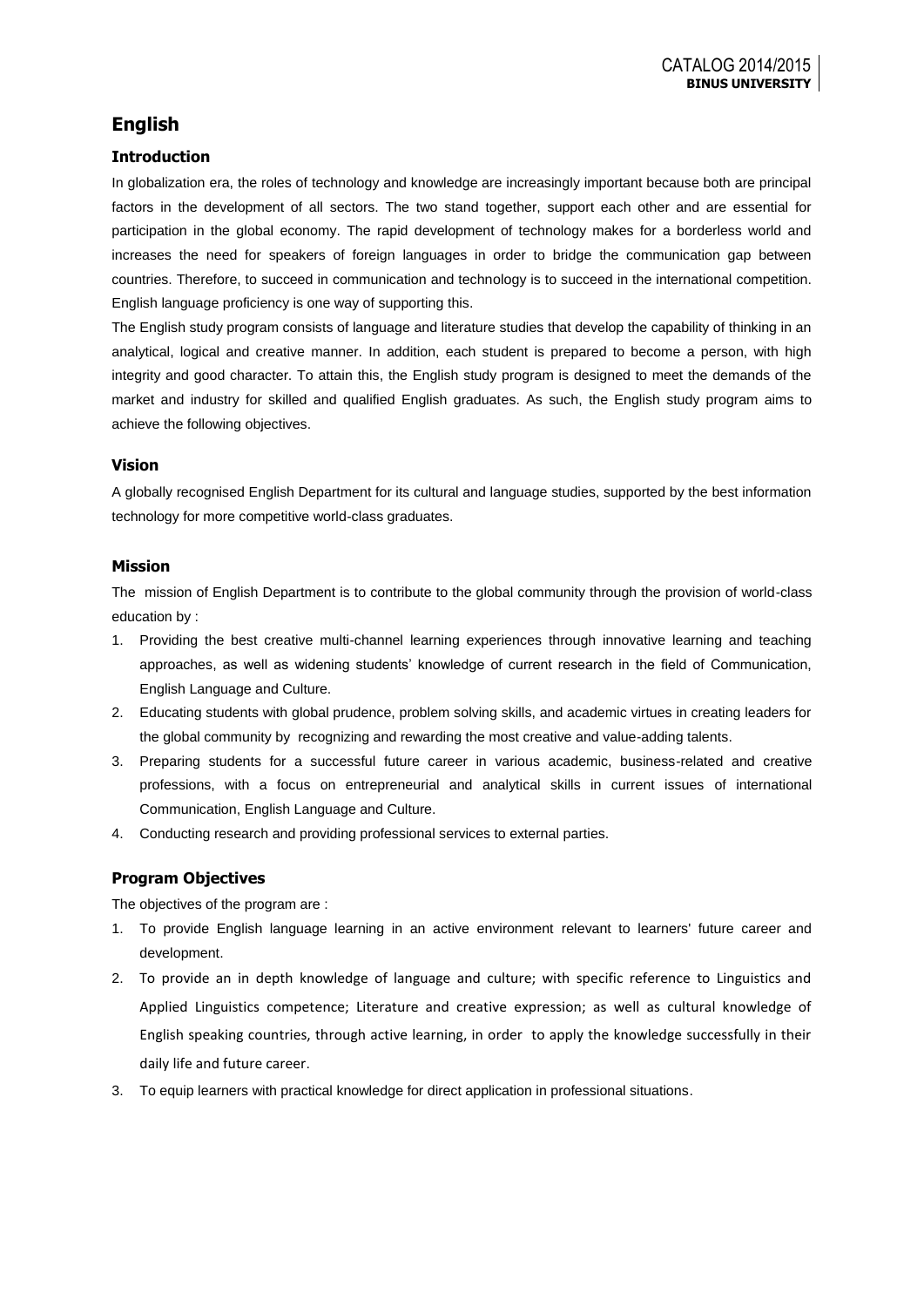## **Graduate Competencies**

At the end of the program, graduates will be able to:

- 1. Express themselves clearly in written or spoken English and equal to post-intermediate level of English.
- 2. Conduct simple analysis on language phenomena in literature and culture.
- 3. Apply literature, culture and social theories or concepts for appraising and analyzing works of Literature.
- 4. Produce research papers and other forms of Literary and Cultural appraisals.
- 5. Practice and produce various creative expressions in good English and with the perspective of the values held in society.
- 6. Demonstrate subject specific knowledge to achieve clear career objectives within the scope of good manners (6 key softskills) and with the support of integration between content and technology.

## **Prospective Career of the Graduates**

With the above-mentioned skills and knowledge, the English graduate is able to follow a career in:

- 1. English teaching
- 2. Literary criticism
- 3. Creative writing (writers, playwright)
- 4. Translation; editing
- 5. Travel and Tourism
- 6. Civil service and Government Departments (e.g. Department of Foreign Affairs; Post and Telecommunications; Department of Commerce; Department of Finance)
- 7. Private sector (Human Resources; Public Relations; Training)
- 8. Diplomatic service (Cultural; Education; Public Relations)
- 9. Self-employment: (Language school; translation bureau; and travel agency)
- 10. Continue to post-graduate study (S2)

In addition to academic activity, the English study program includes small-scale research project. The department also takes an active part in writing articles for the Language and Literature Journal (published twice a year). The research conducted during the English study program includes investigation of Language, Literature, Culture, Linguistics, and Teaching.

## **Curriculum**

In order to equip graduates with the above-mentioned skills, the English Study Program curriculum:

- 1. Combines an academic atmosphere with active study so that graduates have a solid knowledge and reliable skills in Language, Literature and Culture.
- 2. Develops the knowledge and skills of the students in a foreign language discipline.
- 3. Develops the attitude and critical reasoning of students.
- 4. Encourages the student to develop an attitude of independent learning which will continue into their professional lives and in their approach to life long learning.
- 5. Provides students with the knowledge of research techniques so that those who wish to will have the skills to study at post-graduate level.

In line with the above-mentioned skills, the English Study Program is responsive to the requirements of the global workplace. The curriculum of the English study program attempts to respond to the needs of industry and business, and as such it is categorized into groups.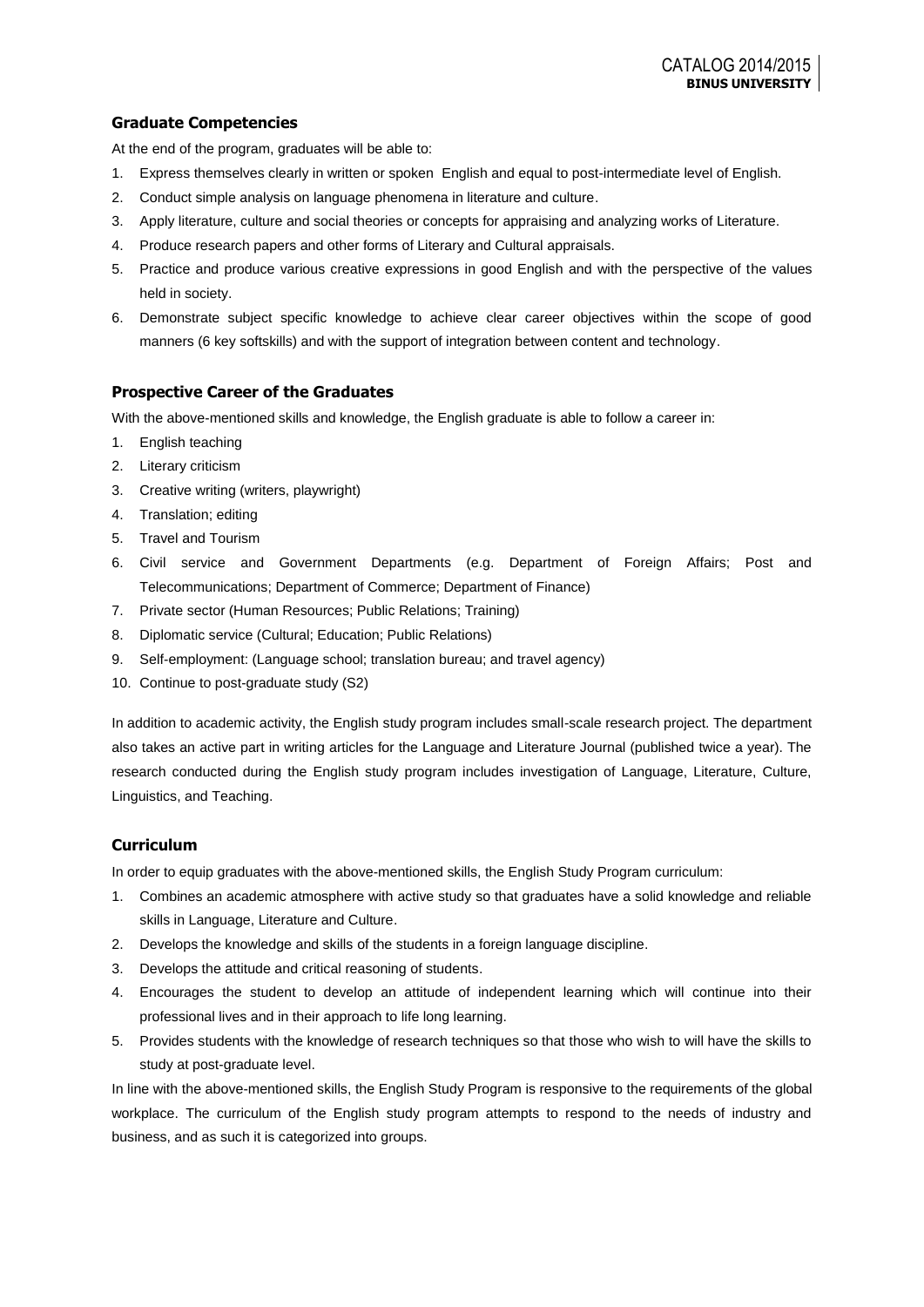#### **Core Group**

This group is designed to equip the students with the ability to use English for communication purposes, and consists of grammar, listening, speaking, writing and reading from the basic to advanced level in order that the graduates have sufficient knowledge and skills to enter the world of work.

#### **Character Building Group**

Character Building courses aim to build the character of the students in order that they will be able to interact properly in society and engage well in the workplace. In addition, the courses prepare the students to have the ability to analyze the needs of the market and their preferred profession. The graduates will also be provided with the ability to effectively and efficiently plan and organize their work well.

#### **Stream Group**

The stream group that is often referred to as Professional Group comprises three main areas, namely: Business, Tourism, and Teaching. The students will specialize in one of the programs of which the purpose is to guide the students in preparing for their future in the preferred field which will become their profession after graduation. This way the students will have a strong foundation in their future occupation in addition to the language skills acquired during the study.

#### **Elective Group**

This group offers such optional courses as Broadcasting, Editing, Advertising, Popular Culture, Creative Writing, and Public Speaking, which can be taken up separately. It has the purpose to widen the insight and knowledge of the students according to their interest and curiosity in certain knowledge areas as mentioned above. By covering various topics they will have greater opportunity to be able to apply their knowledge in the workplace.

| <b>Sem</b> | Code            | <b>Course Name</b>                             | <b>SCU</b>     | <b>Total</b> |  |
|------------|-----------------|------------------------------------------------|----------------|--------------|--|
|            | CHAR6013        | Character Building: Pancasila                  | $\overline{2}$ |              |  |
|            | <b>ENGL6144</b> | The Sound of English                           | 4              |              |  |
| 1          | <b>ENGL6145</b> | Intercultural and Cross-Cultural Communication | $\overline{c}$ | 20           |  |
|            | <b>ENGL6143</b> | Language in Use I                              | 4              |              |  |
|            | SOCS6029        | Indonesian Language, Culture and Society       | 4              |              |  |
|            | SOCS6005        | Literature and Event: The Nature of Fiction    | 4              |              |  |
|            | CHAR6014        | Character Building: Kewarganegaraan            | 2              |              |  |
|            | COMP6201        | Desktop Publishing                             | 2              |              |  |
|            | <b>ENGL6146</b> | Academic Writing 101                           | 4              | 20           |  |
| 2          | <b>ENGL6147</b> | Language in Use II                             | 4              |              |  |
|            | SOCS6006        | Western Culture and Society                    | 4              |              |  |
|            | <b>ENGL6149</b> | English Syntax                                 | 4              |              |  |
|            | SOCS6015        | History of English Language and Literature     | 4              |              |  |
|            | <b>ENGL6150</b> | Language in Use III                            | 4              |              |  |
| 3          | SOCS6007        | Survey of English Prose, Poetry and Drama      | 4              | 22           |  |
|            | <b>ENGL7155</b> | <b>English Qualification</b>                   | 4              |              |  |
|            | <b>ENTR6003</b> | Entrepreneurship I                             | $\overline{2}$ |              |  |
|            | <b>ENGL6151</b> | Projects in Language, Literature and Culture   | 4              |              |  |

#### **Course Structure**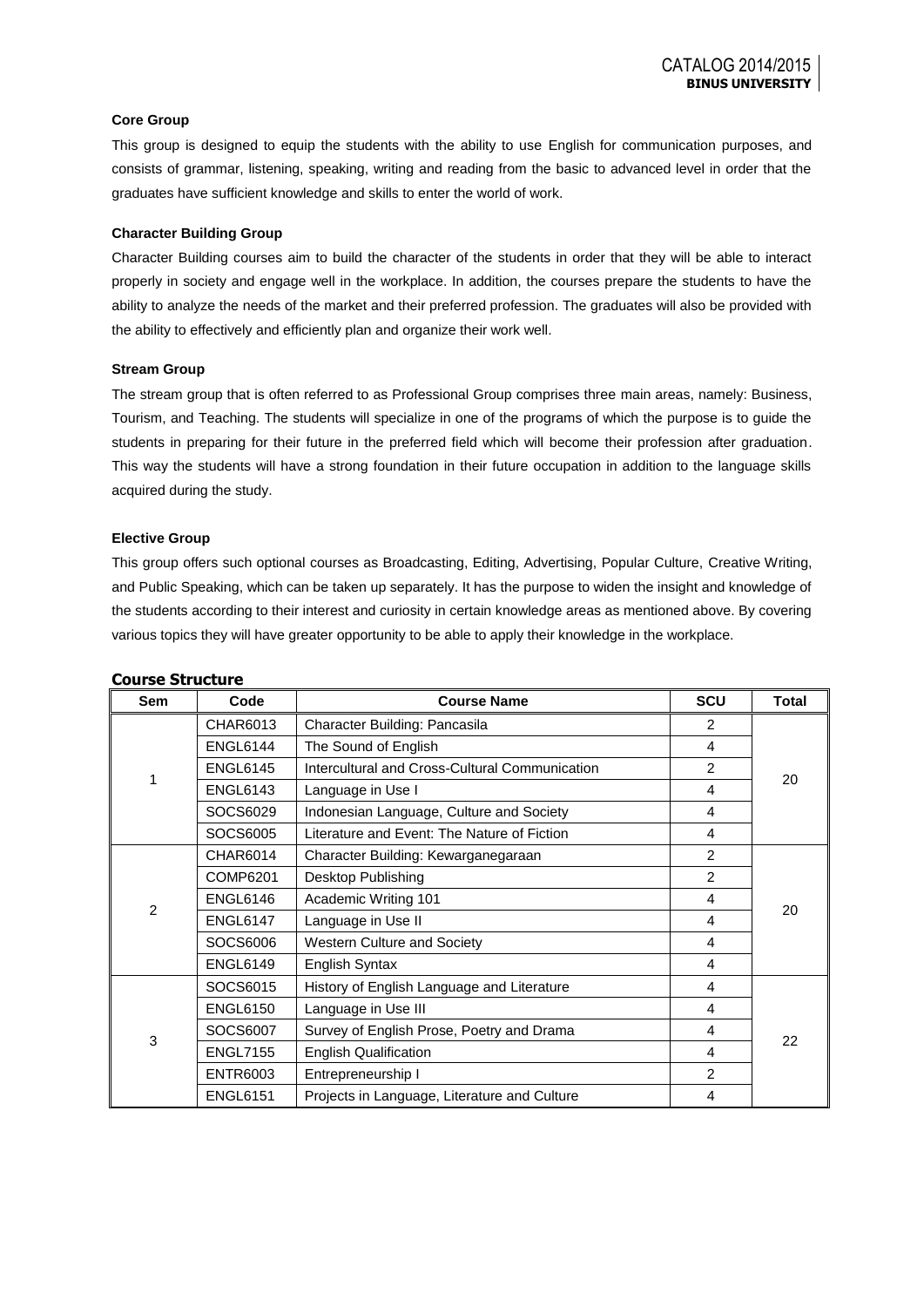| Sem | Code                                      | <b>Course Name</b>                                                 | SCU            | <b>Total</b> |  |
|-----|-------------------------------------------|--------------------------------------------------------------------|----------------|--------------|--|
|     | CHAR6015                                  | Character Building: Agama                                          | $\overline{c}$ |              |  |
|     | SOCS6008                                  | Introduction to Language and Philosophy                            | 4              |              |  |
|     | SOCS6009                                  | <b>Literary Criticism</b>                                          | 4              |              |  |
|     | SOCS6020                                  | Imagining Me: Interpersonal Communication in the<br>Digital World* | 4              |              |  |
|     | <b>Stream: Translation</b>                |                                                                    |                |              |  |
|     | <b>ENGL6153</b>                           | <b>Translating Non-Fiction</b>                                     | 4              |              |  |
|     | <b>ENGL8056</b>                           | Editing                                                            | 2              |              |  |
|     | <b>ENGL6152</b>                           | Introduction to Stylistics                                         | $\overline{2}$ |              |  |
|     |                                           | <b>Stream: Creative Writing and Media</b>                          |                |              |  |
| 4   | <b>ENGL6157</b>                           | Fiction & Non Fiction Writing                                      | 4              | 22           |  |
|     | <b>ENGL6162</b>                           | <b>Travel Writing</b>                                              | 2              |              |  |
|     | SOCS6021                                  | Social and Digital Media Writing                                   | 2              |              |  |
|     |                                           | Stream: English as Foreign Language Learning                       |                |              |  |
|     | <b>EDUC6044</b>                           | Introduction to English Language Learning                          | 4              |              |  |
|     | <b>EDUC8003</b>                           | English for Specific Purposes: Second Language<br>Learning         | $\overline{2}$ |              |  |
|     | <b>EDUC8007</b>                           | Instructional and Media Development in ESL/EFL                     | $\overline{2}$ |              |  |
|     |                                           | <b>Stream: English for Business Professionals</b>                  |                |              |  |
|     | <b>ENGL6154</b>                           | <b>English for Business Communications</b>                         | 4              |              |  |
|     | <b>ENGL6174</b>                           | English in Marketing and Advertising                               | $\overline{2}$ |              |  |
|     | <b>ENGL6169</b>                           | English for Professionals                                          | $\overline{2}$ |              |  |
| 5   | <b>Enrichment Program I</b>               |                                                                    | 16             | 16           |  |
|     | <b>ENTR6004</b>                           | Entrepreneurship II                                                | $\overline{2}$ |              |  |
|     | <b>ENGL6148</b>                           | Language in Society*                                               | 4              |              |  |
|     | <b>RSCH6009</b>                           | Methods in Language and Social Research                            | 4              |              |  |
|     | <b>RSCH6010</b>                           | Seminar on Research                                                | 2              |              |  |
|     | <b>Stream: Translation</b>                |                                                                    |                |              |  |
|     | <b>ENGL6156</b>                           | <b>Translating in Legal Contexts</b>                               | $\overline{c}$ |              |  |
|     | <b>ENGL6161</b>                           | <b>Translating Fiction</b>                                         | $\overline{2}$ |              |  |
|     | <b>ENGL6160</b>                           | Current Issues in Linguistics and Translation                      | 4              |              |  |
|     | <b>Stream: Creative Writing and Media</b> |                                                                    |                |              |  |
|     | <b>ENGL6170</b>                           | Performance Writing                                                | $\overline{2}$ |              |  |
|     | <b>ENGL6158</b>                           | Writing for Children and Young Adults                              | 2              |              |  |
|     | SOCS6022                                  | <b>Current Issues in Creative Writing</b>                          | 4              |              |  |
| 6   |                                           | Stream: English as Foreign Language Learning                       |                | 24           |  |
|     | <b>EDUC6045</b>                           | Classroom Communication and Learning                               | $\overline{c}$ |              |  |
|     | <b>ENGL6159</b>                           | Understanding ESL/EFL Learners                                     | $\overline{2}$ |              |  |
|     | <b>EDUC6002</b>                           | Current Issues in Foreign Language Learning                        | 4              |              |  |
|     |                                           | <b>Stream: English for Business Professionals</b>                  |                |              |  |
|     | MGMT6156                                  | Introduction to Leadership and Management                          | $\mathbf{2}$   |              |  |
|     | <b>MKTG6112</b>                           | Language Innovations in Marketing and Advertising                  | 2              |              |  |
|     | COMM6126                                  | <b>Current Issues in Business Communications</b>                   | 4              |              |  |
|     | <b>Elective Courses List**</b>            |                                                                    |                |              |  |
|     | <b>ENGL8037</b>                           | Popular Culture                                                    | $\overline{2}$ |              |  |
|     | <b>ENGL8055</b>                           | Broadcasting                                                       | $\overline{2}$ |              |  |
|     | <b>ENGL8057</b>                           | Advertising                                                        | 2              |              |  |
|     | <b>ENGL6084</b>                           | Introduction to Film Studies                                       | $\overline{2}$ |              |  |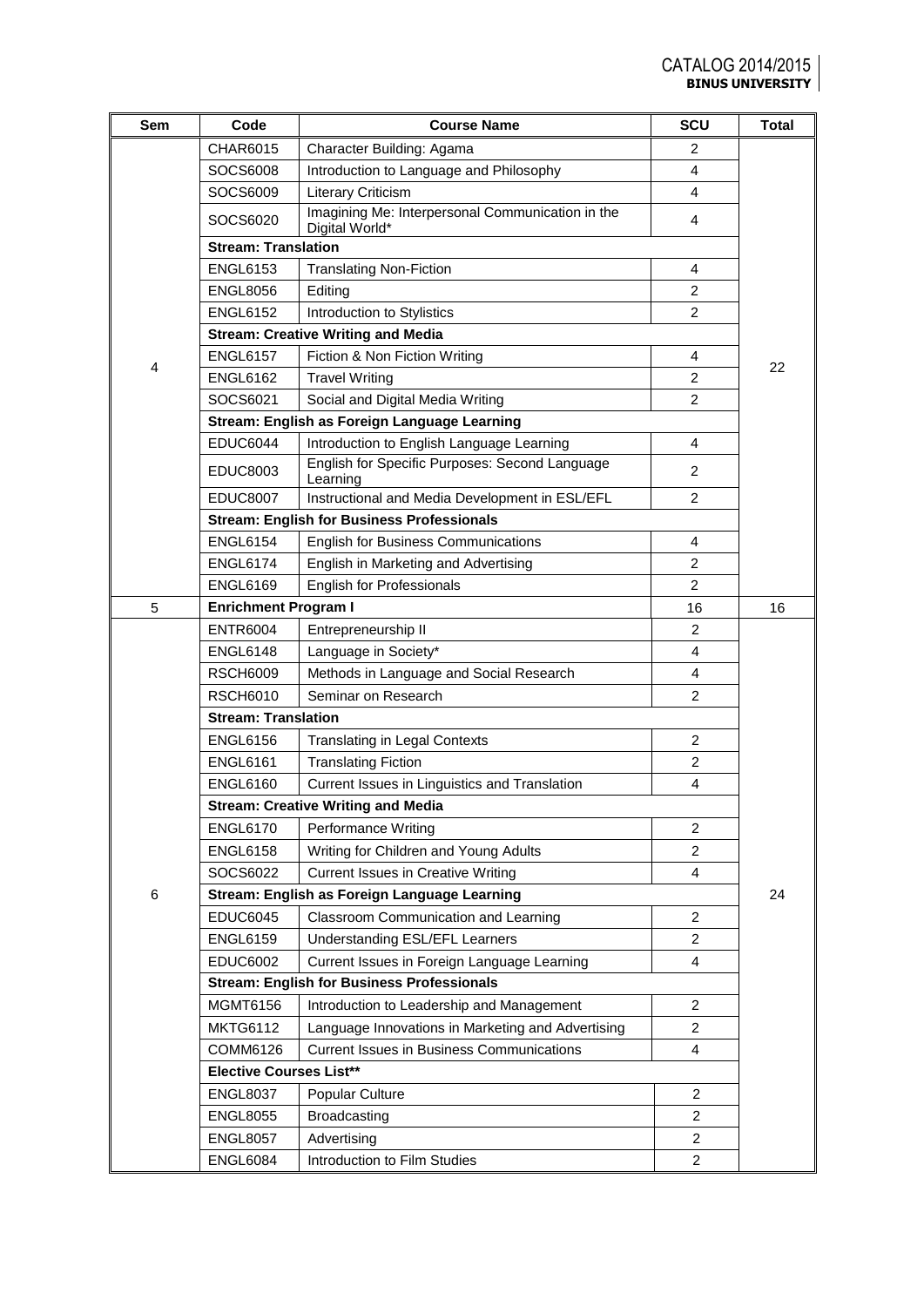| Sem | Code                                                            | <b>Course Name</b>                       | <b>SCU</b>     | <b>Total</b> |
|-----|-----------------------------------------------------------------|------------------------------------------|----------------|--------------|
|     | SOCS6010                                                        | Studies in Modern literature             | 4              |              |
|     | SOCS6030                                                        | Introduction to Pragmatics and Discourse | $\mathfrak{p}$ |              |
|     | Introduction to Indonesian Music and Culture<br><b>ENGL6087</b> |                                          | 2              |              |
|     | <b>ENGL6164</b><br>New Media Writing                            |                                          | 2              |              |
|     | <b>EDUC8001</b>                                                 | Introduction to Language and Testing     | 2              |              |
|     | <b>EDUC8005</b>                                                 | Mobile-Assisted Language Learning        | 2              |              |
| 7   | <b>Enrichment Program II</b>                                    | 16                                       | 16             |              |
| 8   | <b>ENGL6011</b>                                                 | <b>Thesis</b>                            | 6              | 6            |
|     | <b>TOTAL CREDIT 146 SCU</b>                                     |                                          |                |              |

*\*) Entrepreneurship Embedded*

*\*\*) Elective Courses: Students choose 4 credits (on 6th semester)*

# **Enrichment Program I (5th Semester) & Enrichment Program II (7th Semester):**

-) *Student will take one of enrichment program tracks (off campus).*

### **Enrichment Track Scheme**

| <b>Track</b> | <b>Semester 5</b> |           |             |              | <b>Semester 7</b> |      |               |           |             |           |           |      |
|--------------|-------------------|-----------|-------------|--------------|-------------------|------|---------------|-----------|-------------|-----------|-----------|------|
|              |                   | <b>RS</b> | <b>ENTR</b> | <b>CD</b>    | <b>SA</b>         | *etc |               | <b>RS</b> | <b>ENTR</b> | <b>CD</b> | <b>SA</b> | *etc |
|              | v                 |           |             |              |                   |      | $\mathcal{U}$ |           |             |           |           |      |
| ◠            |                   | v         |             |              |                   |      | v             |           |             |           |           |      |
| ົ            |                   |           |             |              |                   |      | $\mathcal{U}$ |           |             |           |           |      |
|              |                   |           |             | $\mathbf{v}$ |                   |      | v             |           |             |           |           |      |
| 5            |                   |           |             |              | v                 |      | $\mathbf{v}$  |           |             |           |           |      |

Notes:

I : Internship

- RS : Research
- ENTR : Entrepreneurship

CD : Community Development

SA : Study Abroad

\*etc : Department specific needs

Notes:

Student can choose one of the available tracks

### **Enrichment Internship Track**

| Code                                                                                                | <b>Course Name</b>                                                         | <b>SCU</b>     | <b>Total</b> |
|-----------------------------------------------------------------------------------------------------|----------------------------------------------------------------------------|----------------|--------------|
| Enrichment for student who takes Internship track in semester 5 and 7,<br>should take these courses |                                                                            |                |              |
| <b>Enrichment Program I</b>                                                                         |                                                                            |                |              |
| <b>ENGL6165</b>                                                                                     | Internship I                                                               | 8              | 16           |
| <b>ENGL6175</b>                                                                                     | Reflective Paper on Language Performance at Work I                         | $\mathfrak{p}$ |              |
| <b>ENGL6176</b>                                                                                     | Observational Paper on Language and Cultural<br>Phenomena in Industries I  |                |              |
| <b>ENGL6166</b>                                                                                     | <b>EES</b> in Industry I                                                   | 3              |              |
| <b>Enrichment Program II</b>                                                                        |                                                                            |                |              |
| <b>ENGL6167</b>                                                                                     | Internship II                                                              | 8              |              |
| <b>ENGL6177</b>                                                                                     | Reflective Paper on Language Performance at Work II                        | $\mathcal{P}$  | 16           |
| <b>ENGL6178</b>                                                                                     | Observational Paper on Language and Cultural<br>Phenomena in Industries II | $\overline{2}$ |              |
| <b>ENGL6168</b>                                                                                     | <b>EES</b> in Industry II                                                  | 4              |              |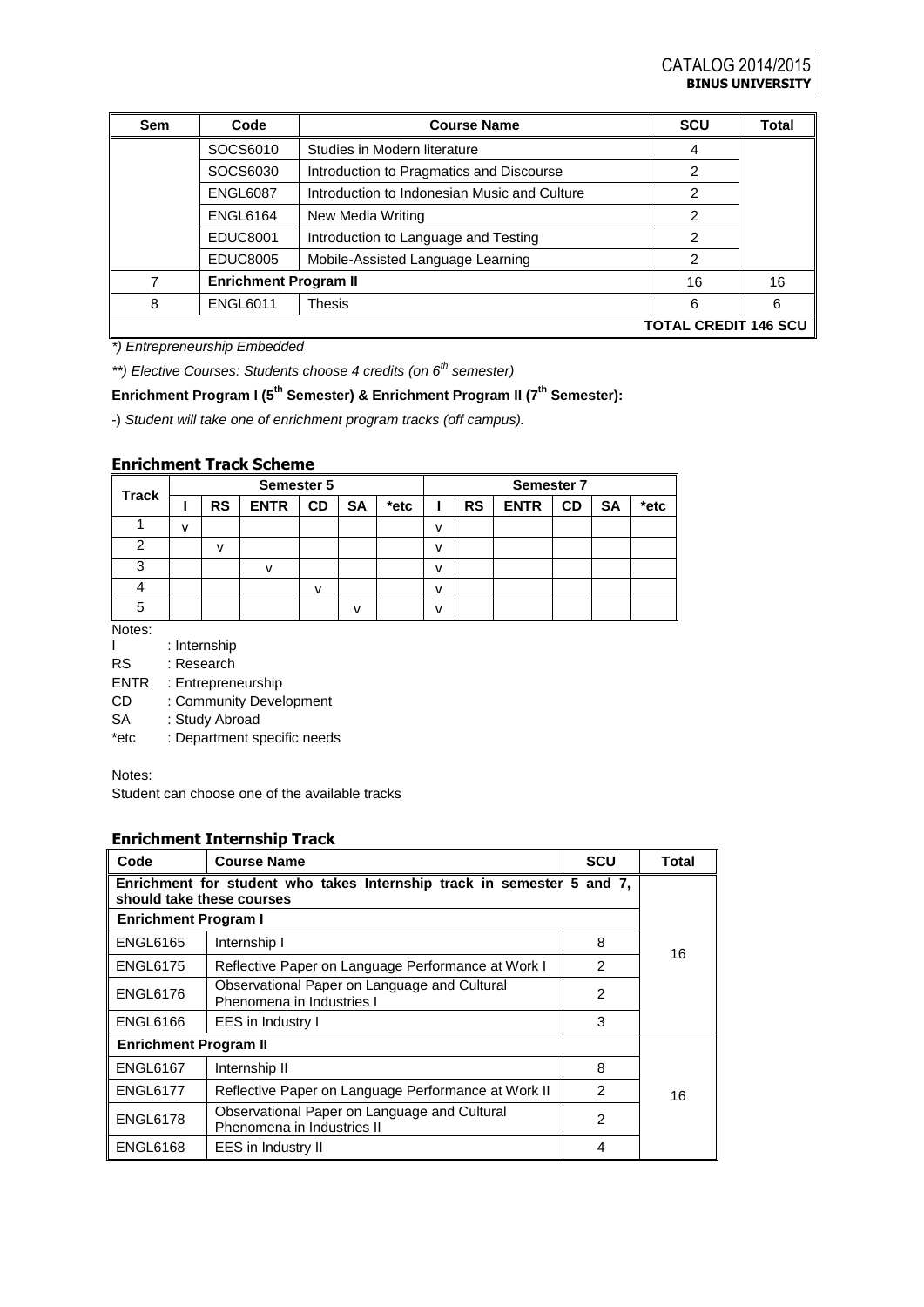| Code                                                                                                      | <b>Course Name</b>                                                      | <b>SCU</b> | Total |  |
|-----------------------------------------------------------------------------------------------------------|-------------------------------------------------------------------------|------------|-------|--|
| Enrichment Program: (Student who only takes Internship track in semester 7,<br>should take these courses) |                                                                         |            |       |  |
| <b>ENGL6186</b>                                                                                           | Internship                                                              | 8          |       |  |
| <b>ENGL6188</b>                                                                                           | Reflective Paper on Language Performance at Work                        |            | 16    |  |
| <b>ENGL6189</b>                                                                                           | Observational Paper on Language and Cultural<br>Phenomena in Industries | 2          |       |  |
| <b>ENGL6187</b>                                                                                           | EES in Industry                                                         | 4          |       |  |

## **Enrichment Entrepreneurship Track**

| Code       | <b>Course Name</b>                     | <b>SCU</b> | Total |
|------------|----------------------------------------|------------|-------|
| l ENTR6062 | <b>Business Start Up</b>               |            |       |
| l ENTR6063 | <b>Business Model &amp; Validation</b> | 2          |       |
| l ENTR6064 | Launching New Venture                  |            | 16    |
| I ENTR6068 | <b>EES in New Business</b>             | 4          |       |

## **Enrichment Research Track**

| Code            | <b>Course Name</b>         | <b>SCU</b> | <b>Total</b> |
|-----------------|----------------------------|------------|--------------|
| <b>RSCH6037</b> | <b>Research Experience</b> |            |              |
| <b>RSCH6038</b> | Scientific Writing         |            | 16           |
| <b>RSCH6039</b> | Global EES                 |            |              |

## **Enrichment Community Development Track**

| Code     | <b>Course Name</b>                              | <b>SCU</b> | Total |
|----------|-------------------------------------------------|------------|-------|
| CMDV6001 | Community Outreach Project Implementation       |            |       |
| CMDV6002 | Community Outreach Project Design               |            | 16    |
| CMDV6003 | <b>Employability and Entrepreneurial Skills</b> |            |       |

## **Enrichment Study Abroad Track**

| Code                                    | <b>Course Name</b>                  | <b>SCU</b>     | <b>Total</b> |  |
|-----------------------------------------|-------------------------------------|----------------|--------------|--|
| Elective courses list for study abroad* |                                     |                |              |  |
| GLOB6005                                | Elective Course for Study Abroad 1  | 4              |              |  |
| GLOB6006                                | Elective Course for Study Abroad 2  | 4              |              |  |
| GLOB6007                                | Elective Course for Study Abroad 3  | 4              |              |  |
| GLOB6008                                | Elective Course for Study Abroad 4  | 4              |              |  |
| GLOB6009                                | Elective Course for Study Abroad 5  | 2              |              |  |
| GLOB6010                                | Elective Course for Study Abroad 6  | $\overline{2}$ | 16           |  |
| GLOB6011                                | Elective Course for Study Abroad 7  | 2              |              |  |
| GLOB6012                                | Elective Course for Study Abroad 8  | 2              |              |  |
| GLOB6013                                | Elective Course for Study Abroad 9  | $\mathcal{P}$  |              |  |
| GLOB6014                                | Elective Course for Study Abroad 10 | 2              |              |  |
| GLOB6015                                | Elective Course for Study Abroad 11 | 2              |              |  |
| GLOB6016                                | Elective Course for Study Abroad 12 | 2              |              |  |

\*)Transferred courses will be transferred based on credit transfer policies on study program with total of 16 credits.